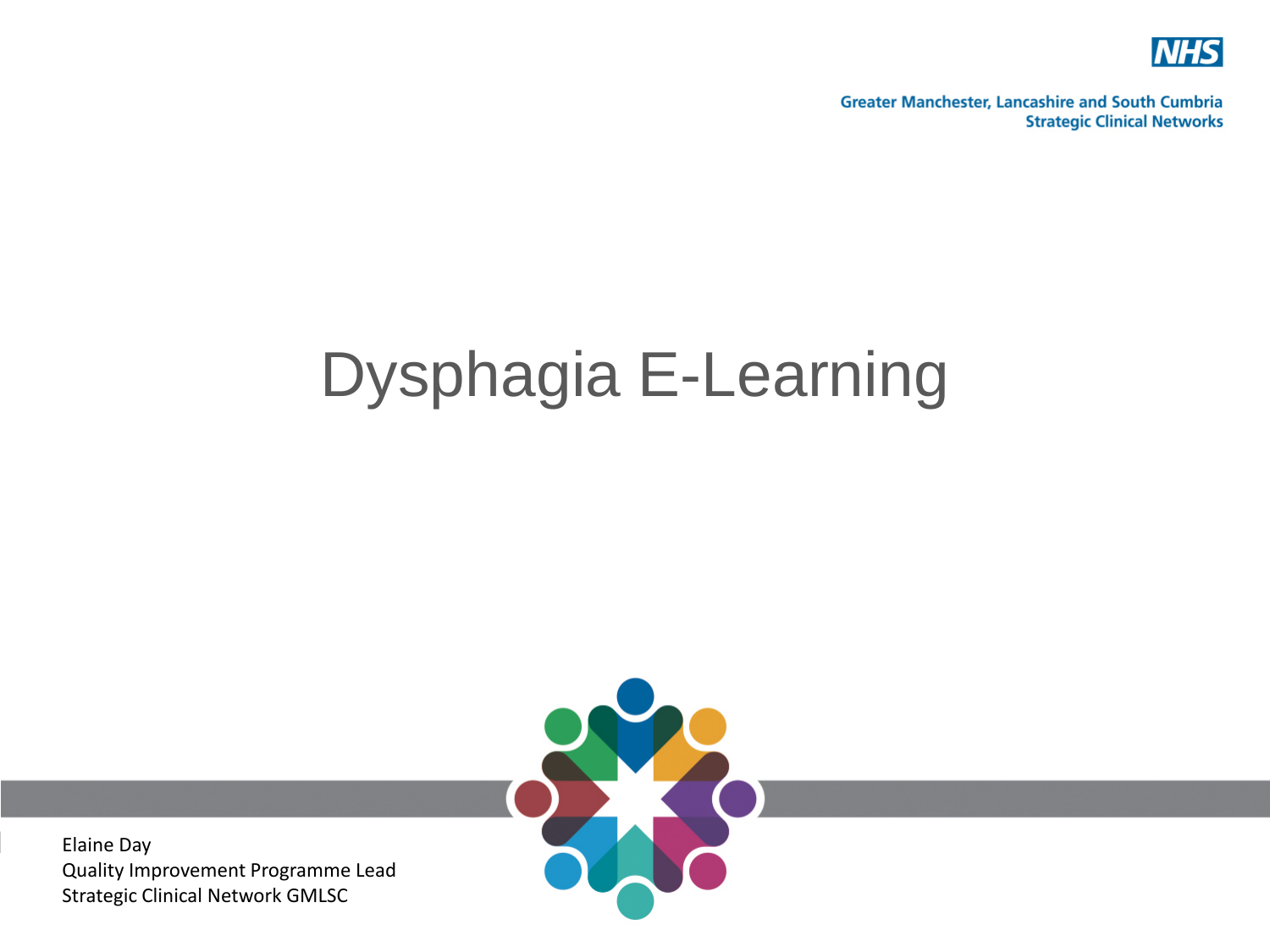

## Dysphagia E-Learning

The Dysphagia E-Learning Tool is intended to offer a theoretical training package for swallowing difficulties. This will enable staff to safely and competently screen Stroke patients.

The E-learning tool has been created by the Strategic Clinical Network with the assistance of Jane Wallis, MSc, BSc MRCSLT and Bridget Whitehead, BSc MRCSLT and was recently reviewed in collaboration with Speech & Language Therapists (SLTs) across Lancashire and South Cumbria.

This training course has been accredited by UK Stroke Forum (Education and Training), and adheres to the standards set out in the Stroke-Specific Education Framework (SSEF).

It is currently with the Royal College of Speech & Language Therapists (RCSLT) for endorsement as they wish to add this tool to their website. Their E-learning Training and Development department agree that it is an excellent tool and should be available nationally.

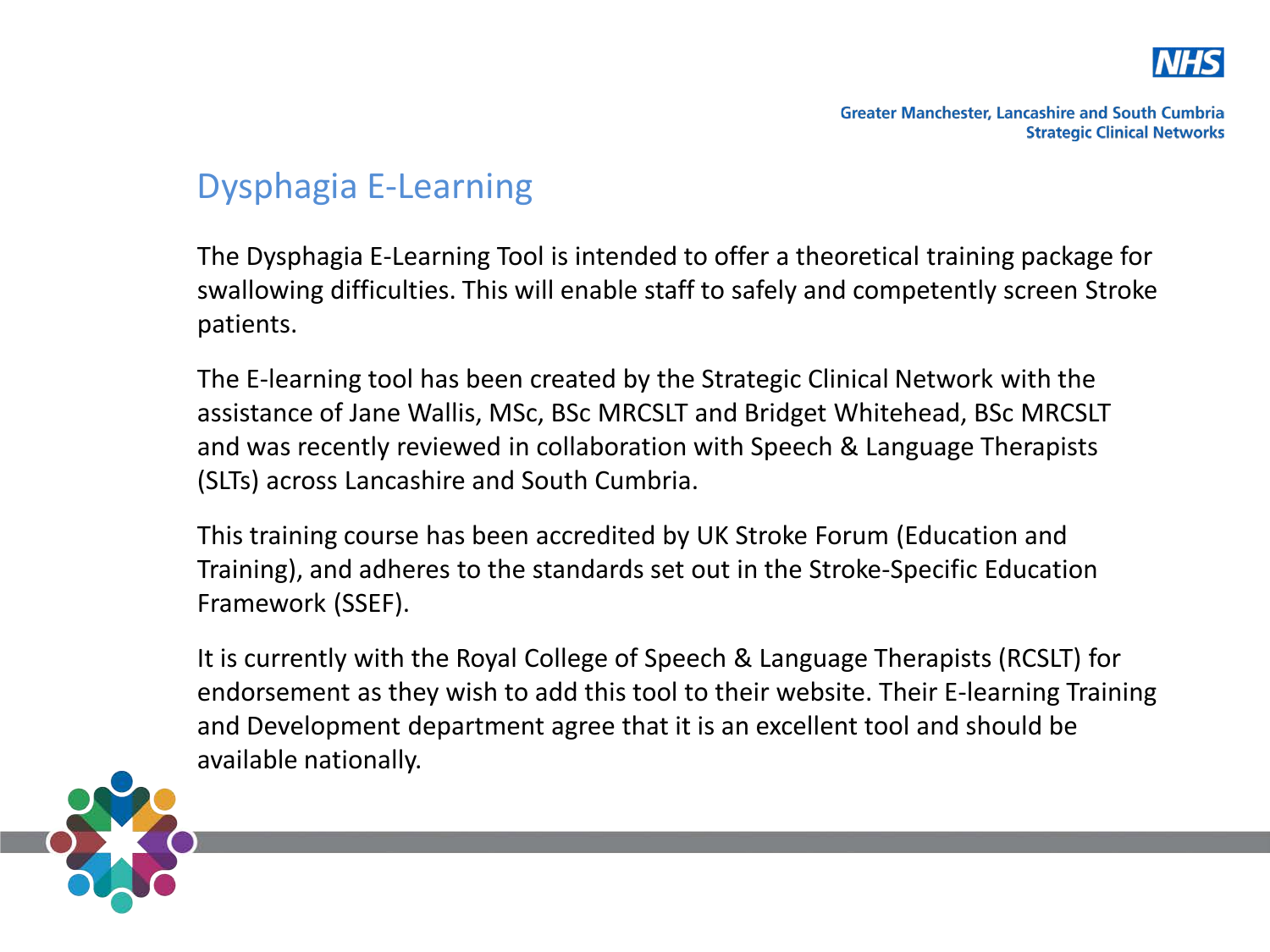

## The Training Tool:

The website consists of training videos, downloadable PDFs and an interactive test along with a 2 stage package – Theoretical E-learning and local Practical supervised swallow assessments.

The concept is that the on-line theory training is completed first and practical assessments commence within a month of the completed theory training. Certification of completed training, is verified by on-line certificate, practical assessments commence within 4 weeks of certificate date. Practical swallow assessment competency available as one of the downloads.

Senior nursing members: Stroke Specialist Nurses, Ward managers & experienced staff can be trained up to do the practical assessments with the SLT completing the final one.

Each trust will have site administrators for setting up members of their team and the ability to reset passwords. The *Contact Us* section on the website will hold details of each Trust's site administrators so that candidates know who to contact for any help.

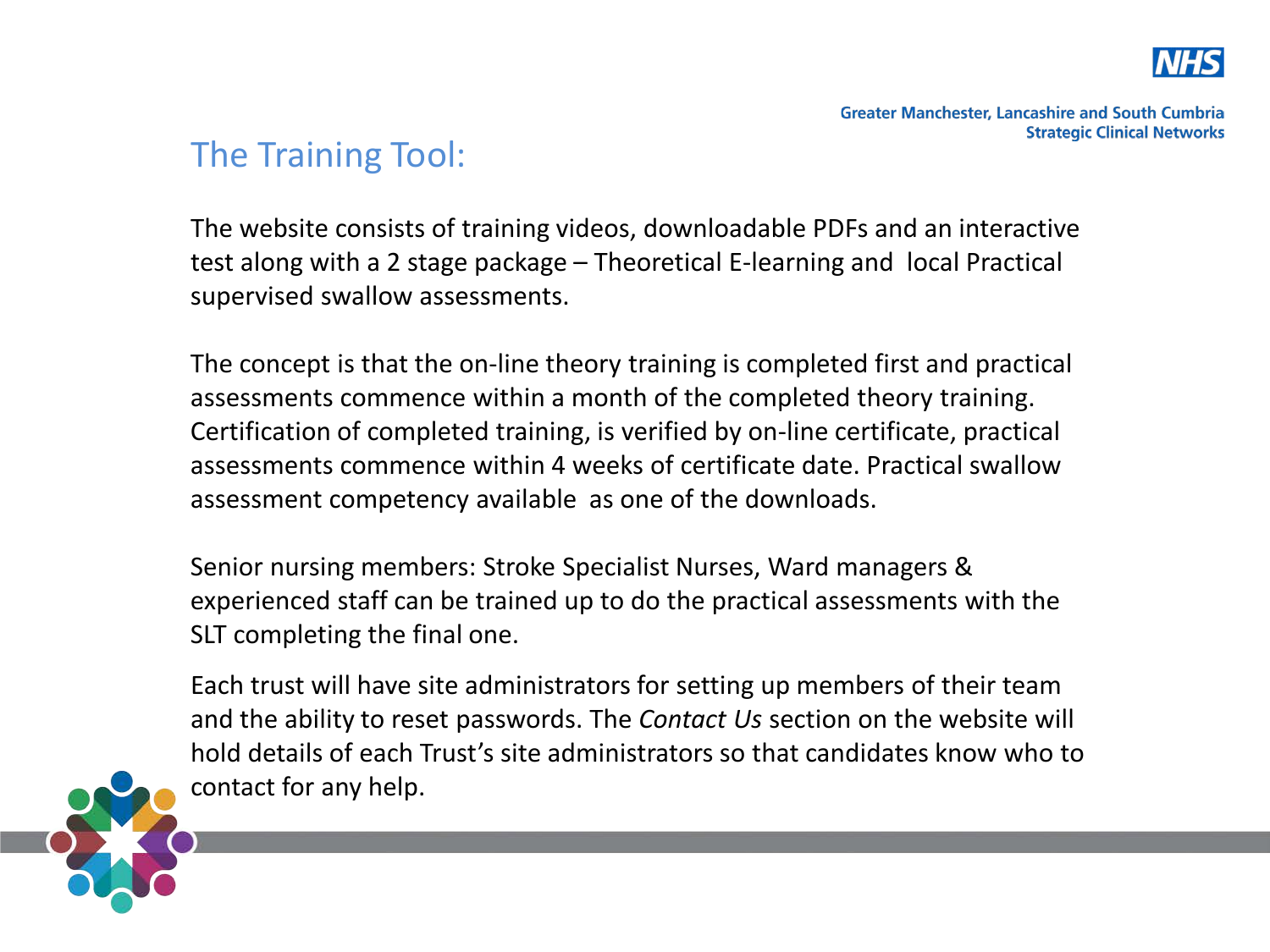

## Benefits of this online training tool:

- Patients are managed according to best practice in a timely manner by skilled staff.
- Reduces SLT's training time so that they can concentrate on practical assessment
- Reduces amount of time nurses spend off of the ward, less DNA's, less competing priorities
- Nurses find it easy to use and like being able to complete it in their own timeframe
- Senior SLT's can utilise the tool for new SLT starters or as a refresher for trainees
- Aids in monitoring the progress of trainees
- **Effective standardised training and documentation across the Network**
- **Helps organisations achieve Quality Performance Markers in practice**
- Tool aids in service development and sustainability.

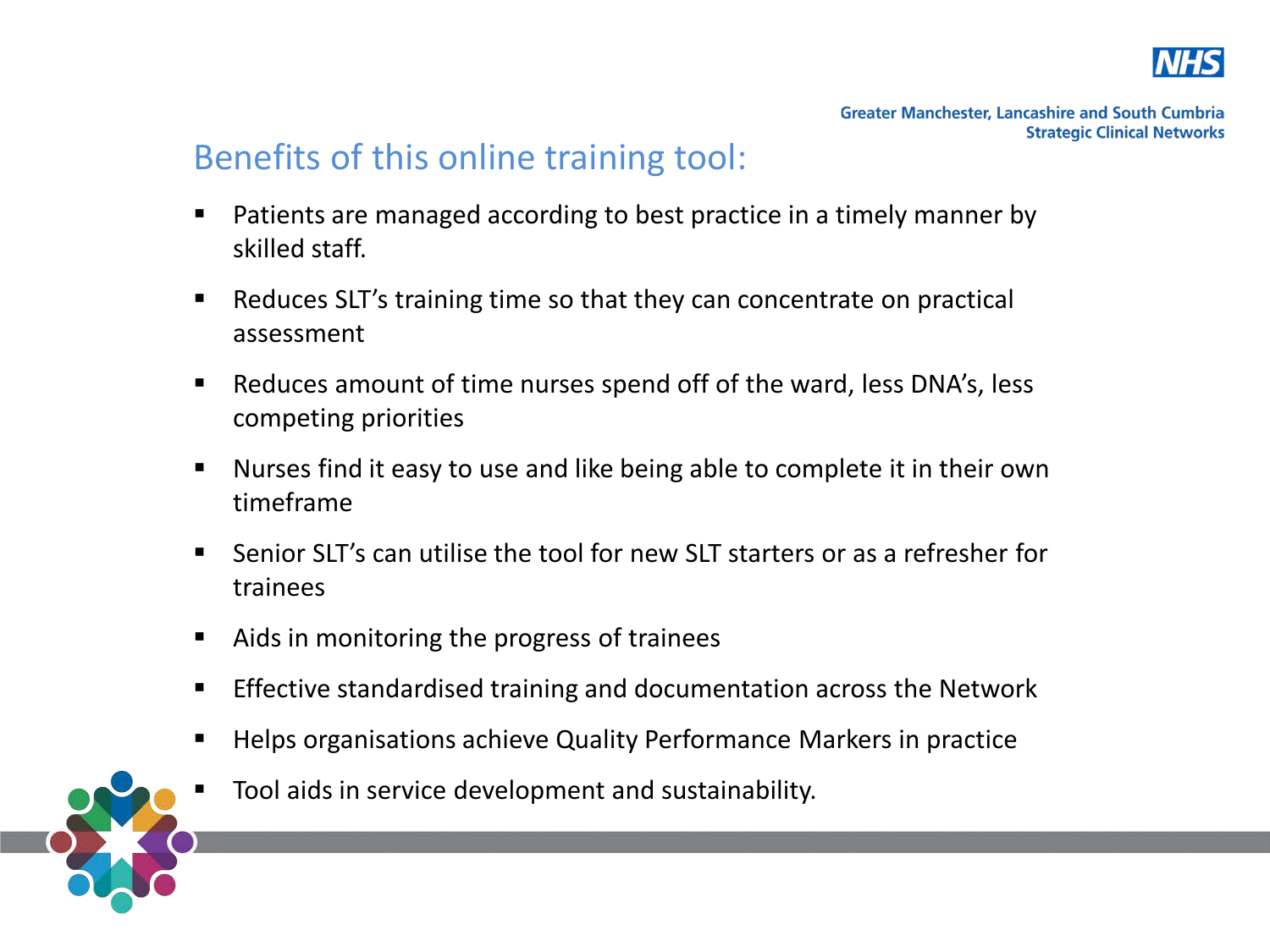